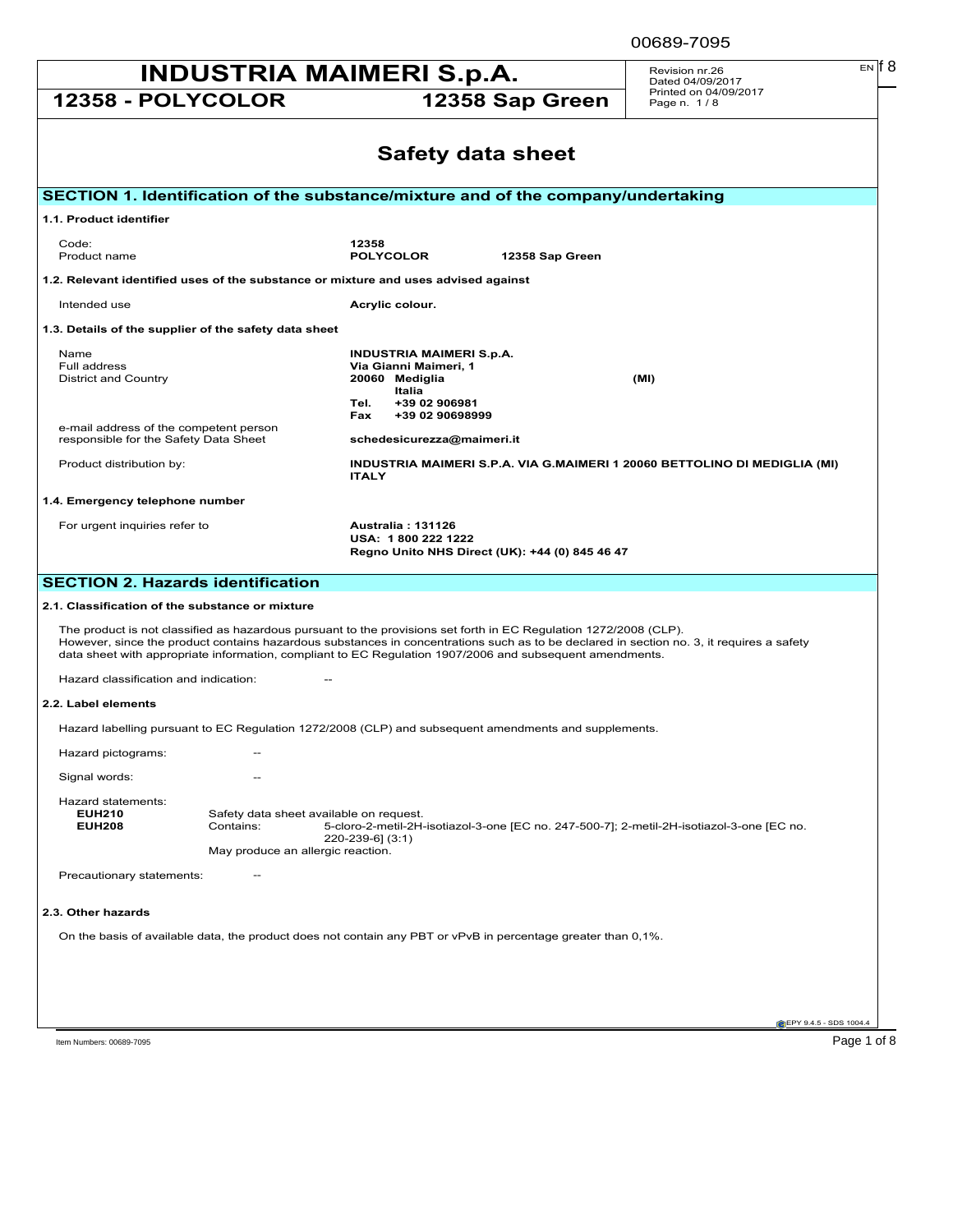**12358 - POLYCOLOR 12358 Sap Green**

#### **3.1. Substances**

Information not relevant

#### **3.2. Mixtures**

**Contains:**

**Identification x = Conc. % Classification 1272/2008 (CLP)**

**5-cloro-2-metil-2H-isotiazol-3-one [EC no. 247-500-7]; 2-metil-2H-isotiazol-3-one [EC no. 220-239-6] (3:1)** *CAS 55965-84-9* 0 ≤ x < 0,0015 Acute Tox. 3 H301, Acute Tox. 3 H311, Acute Tox. 3 H331, Skin Corr. 1B H314, Skin Sens. 1 H317, Aquatic Acute 1 H400 M=1, Aquatic Chronic 1 H410 M=1

*EC*<br>INDEX *INDEX 613-167-00-5*

The full wording of hazard (H) phrases is given in section 16 of the sheet.

## **SECTION 4. First aid measures**

### **4.1. Description of first aid measures**

EYES: Remove contact lenses, if present. Wash immediately with plenty of water for at least 30-60 minutes, opening the eyelids fully. Get medical advice/attention.

SKIN: Remove contaminated clothing. Rinse skin with a shower immediately. Get medical advice/attention.

INGESTION: Have the subject drink as much water as possible. Get medical advice/attention. Do not induce vomiting unless explicitly authorised by a doctor.

INHALATION: Get medical advice/attention immediately. Remove victim to fresh air, away from the accident scene. If the subject stops breathing, administer artificial respiration. Take suitable precautions for rescue workers.

#### **4.2. Most important symptoms and effects, both acute and delayed**

Specific information on symptoms and effects caused by the product are unknown.

#### **4.3. Indication of any immediate medical attention and special treatment needed**

Information not available

## **SECTION 5. Firefighting measures**

#### **5.1. Extinguishing media**

SUITABLE EXTINGUISHING EQUIPMENT

Extinguishing substances are: carbon dioxide and chemical powder. For product loss or leakage that has not caught fire, water spray can be used to disperse flammable vapours and protect those trying to stem the leak.

UNSUITABLE EXTINGUISHING EQUIPMENT Do not use jets of water.

Water is not effective for putting out fires but can be used to cool containers exposed to flames to prevent explosions.

#### **5.2. Special hazards arising from the substance or mixture**

HAZARDS CAUSED BY EXPOSURE IN THE EVENT OF FIRE If large quantities of the product are involved in a fire, they can make it considerably worse. Do not breathe combustion products.

#### **5.3. Advice for firefighters**

GENERAL INFORMATION

In the case of fire, use jets of water to cool the containers to prevent the risk of explosions (product decomposition and excess pressure) and the development of substances potentially hazardous for health. Always wear full fire prevention gear. Remove all containers containing the product from the fire, if it is safe to do so.

SPECIAL PROTECTIVE EQUIPMENT FOR FIRE-FIGHTERS

Normal fire fighting clothing i.e. fire kit (BS EN 469), gloves (BS EN 659) and boots (HO specification A29 and A30) in combination with self-contained open circuit positive pressure compressed air breathing apparatus (BS EN 137).

**EPY 9.4.5 - SDS 1004.**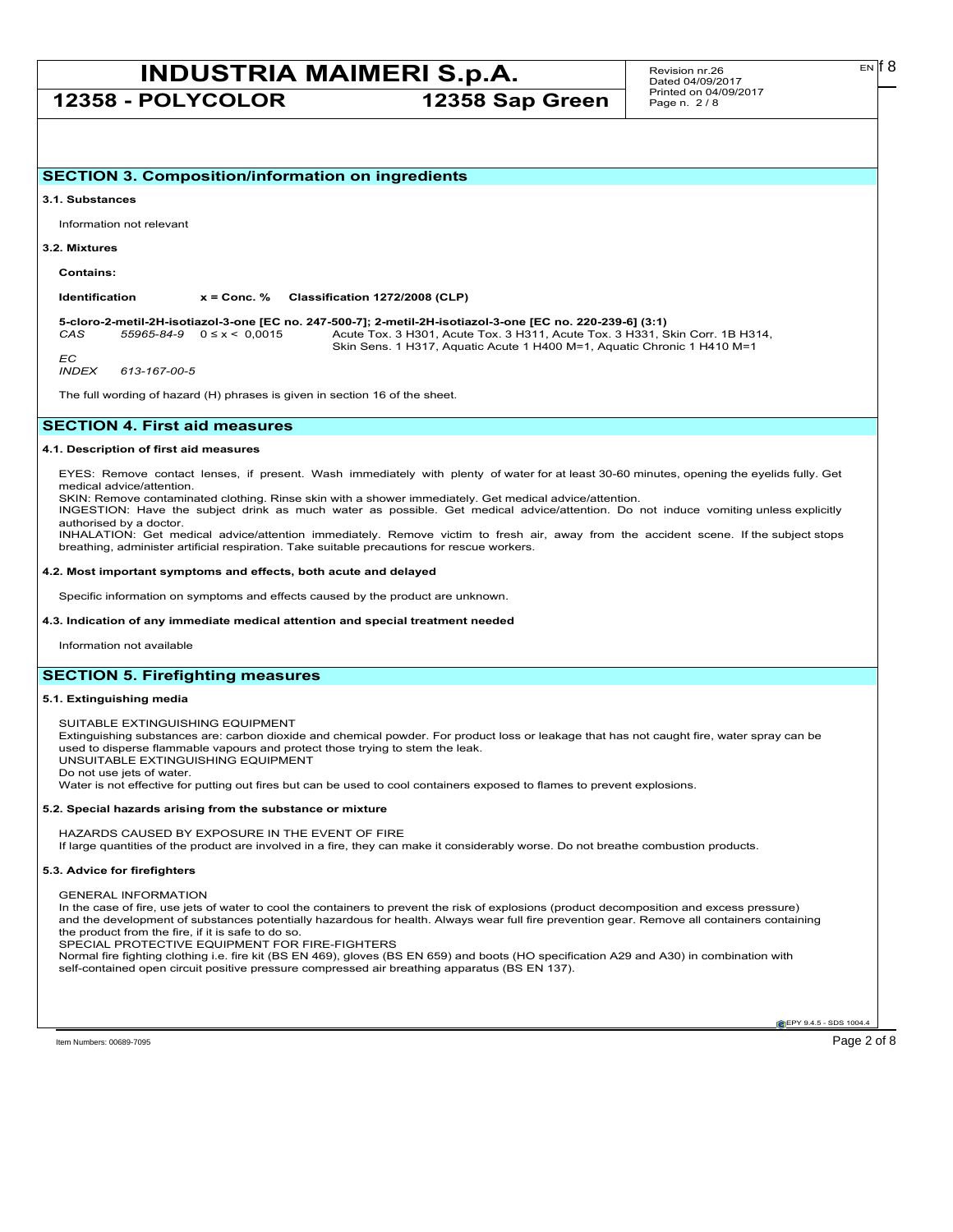**12358 - POLYCOLOR 12358 Sap Green**

Revision nr.26 Dated 04/09/2017 Printed on 04/09/2017 Page n. 3 / 8

#### **SECTION 6. Accidental release measures**

**6.1. Personal precautions, protective equipment and emergency procedures**

Block the leakage if there is no hazard.

Wear suitable protective equipment (including personal protective equipment referred to under Section 8 of the safety data sheet) to prevent any contamination of skin, eyes and personal clothing. These indications apply for both processing staff and those involved in emergency procedures.

#### **6.2. Environmental precautions**

The product must not penetrate into the sewer system or come into contact with surface water or ground water.

#### **6.3. Methods and material for containment and cleaning up**

Collect the leaked product into a suitable container. If the product is flammable, use explosion-proof equipment. Evaluate the compatibility of the container to be used, by checking section 10. Absorb the remainder with inert absorbent material. Make sure the leakage site is well aired. Contaminated material should be disposed of in compliance with the provisions set forth in point 13.

#### **6.4. Reference to other sections**

Any information on personal protection and disposal is given in sections 8 and 13.

## **SECTION 7. Handling and storage**

#### **7.1. Precautions for safe handling**

Keep away from heat, sparks and naked flames; do not smoke or use matches or lighters. Vapours may catch fire and an explosion may occur; vapour accumulation is therefore to be avoided by leaving windows and doors open and ensuring good cross ventilation. Without adequate ventilation, vapours may accumulate at ground level and, if ignited, catch fire even at a distance, with the danger of backfire. Avoid bunching of electrostatic charges. When performing transfer operations involving large containers, connect to an earthing system and wear antistatic footwear. Vigorous stirring and flow through the tubes and equipment may cause the formation and accumulation of electrostatic charges. In order to avoid the risk of fires and explosions, never use compressed air when handling. Open containers with caution as they may be pressurised. Do not eat, drink or smoke during use. Avoid leakage of the product into the environment.

#### **7.2. Conditions for safe storage, including any incompatibilities**

Store only in the original container. Store the containers sealed, in a well ventilated place, away from direct sunlight. Store in a well ventilated place, keep far away from sources of heat, naked flames and sparks and other sources of ignition. Keep containers away from any incompatible materials, see section 10 for details.

#### **7.3. Specific end use(s)**

Information not available

## **SECTION 8. Exposure controls/personal protection**

#### **8.1. Control parameters**

Information not available

#### **8.2. Exposure controls**

As the use of adequate technical equipment must always take priority over personal protective equipment, make sure that the workplace is well aired through effective local aspiration.

When choosing personal protective equipment, ask your chemical substance supplier for advice.

Personal protective equipment must be CE marked, showing that it complies with applicable standards.

HAND PROTECTION

Protect hands with category III work gloves (see standard EN 374).

The following should be considered when choosing work glove material: compatibility, degradation, failure time and permeability. The work gloves' resistance to chemical agents should be checked before use, as it can be unpredictable. The gloves' wear time depends

on the duration and type of use.

SKIN PROTECTION

Wear category I professional long-sleeved overalls and safety footwear (see Directive 89/686/EEC and standard EN ISO 20344). Wash body with soap and water after removing protective clothing.

EYE PROTECTION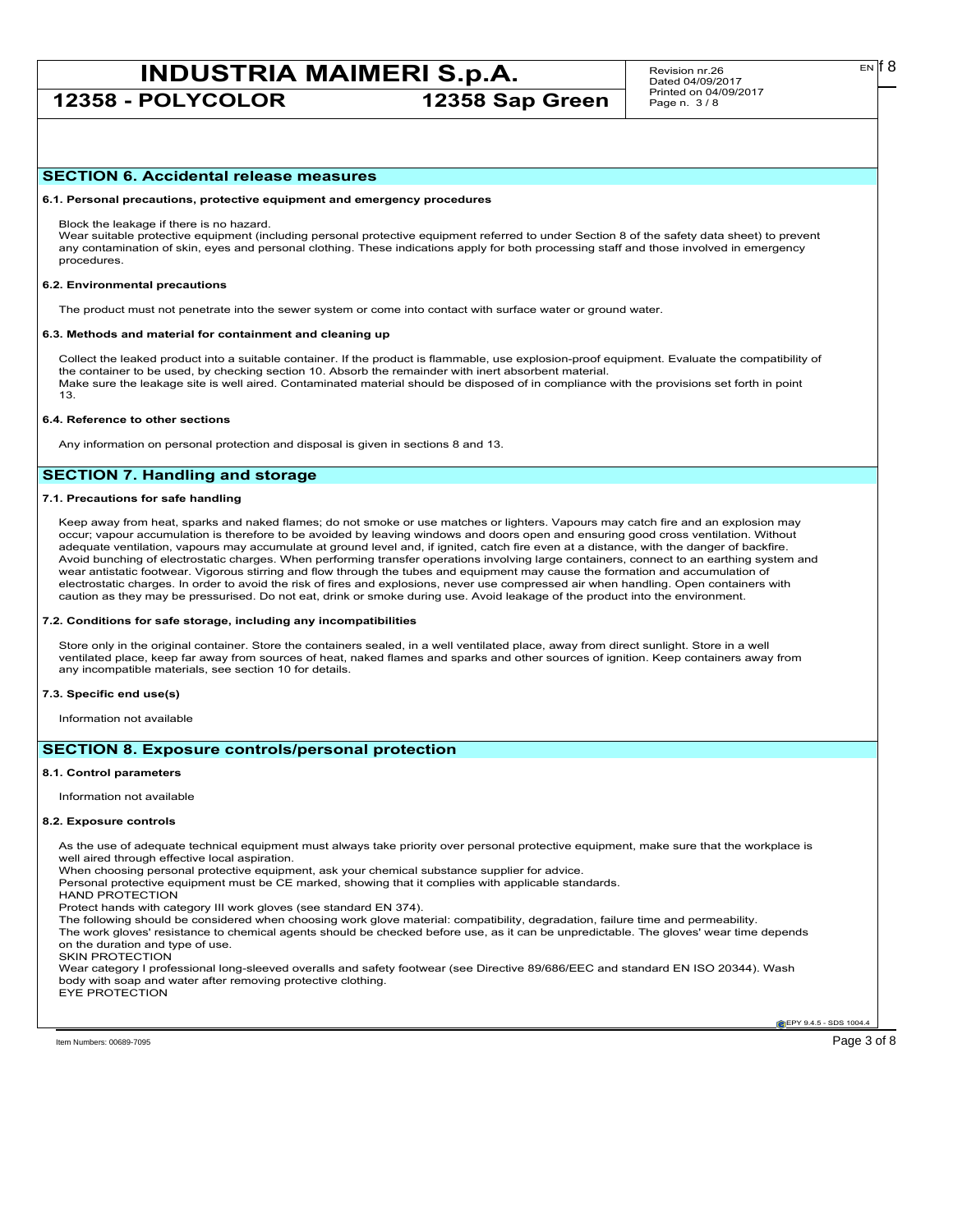**12358 - POLYCOLOR 12358 Sap Green**

Revision nr.26 Dated 04/09/2017 Printed on 04/09/2017 Page n. 4 / 8

## **SECTION 8. Exposure controls/personal protection** ... / >>

Wear airtight protective goggles (see standard EN 166).

RESPIRATORY PROTECTION

If the threshold value (e.g. TLV-TWA) is exceeded for the substance or one of the substances present in the product, use a mask with a type B filter whose class (1, 2 or 3) must be chosen according to the limit of use concentration. (see standard EN 14387). In the presence of gases or vapours of various kinds and/or gases or vapours containing particulate (aerosol sprays, fumes, mists, etc.) combined filters are required.

Respiratory protection devices must be used if the technical measures adopted are not suitable for restricting the worker's exposure to the threshold values considered. The protection provided by masks is in any case limited.

If the substance considered is odourless or its olfactory threshold is higher than the corresponding TLV-TWA and in the case of an emergency, wear open-circuit compressed air breathing apparatus (in compliance with standard EN 137) or external air-intake breathing apparatus (in compliance with standard EN 138). For a correct choice of respiratory protection device, see standard EN 529. ENVIRONMENTAL EXPOSURE CONTROLS

The emissions generated by manufacturing processes, including those generated by ventilation equipment, should be checked to ensure compliance with environmental standards.

### **SECTION 9. Physical and chemical properties**

**9.1. Information on basic physical and chemical properties**

| Appearance                             |        | paste                        |
|----------------------------------------|--------|------------------------------|
| Colour                                 |        | <b>DEEP GREEN</b>            |
| Odour                                  |        | <b>SLIGHTLY AMMONIA</b>      |
| Odour threshold                        |        | Not available                |
| рH                                     |        | Not available                |
| Melting point / freezing point         |        | Not available                |
| Initial boiling point                  |        | Not available                |
| Boiling range                          |        | Not available                |
| Flash point                            | $\geq$ | °C<br>60                     |
| <b>Evaporation Rate</b>                |        | Not available                |
| Flammability of solids and gases       |        | Not available                |
| Lower inflammability limit             |        | Not available                |
| Upper inflammability limit             |        | Not available                |
| Lower explosive limit                  |        | Not available                |
| Upper explosive limit                  |        | Not available                |
| Vapour pressure                        |        | Not available                |
| Vapour density                         |        | Not available                |
| Relative density                       |        | 0.2                          |
| Solubility                             |        | INSOLUBLE, DILUTE WITH WATER |
| Partition coefficient: n-octanol/water |        | Not available                |
| Auto-ignition temperature              |        | Not available                |
| Decomposition temperature              |        | Not available                |
| Viscosity                              |        | Not available                |
| Explosive properties                   |        | Not available                |
| Oxidising properties                   |        | Not available                |
|                                        |        |                              |
| 9.2. Other information                 |        |                              |
|                                        |        |                              |

Total solids  ${0}$  32,38 %

## **SECTION 10. Stability and reactivity**

#### **10.1. Reactivity**

There are no particular risks of reaction with other substances in normal conditions of use.

#### **10.2. Chemical stability**

The product is stable in normal conditions of use and storage.

#### **10.3. Possibility of hazardous reactions**

No hazardous reactions are foreseeable in normal conditions of use and storage.

#### **10.4. Conditions to avoid**

None in particular. However the usual precautions used for chemical products should be respected.

#### **10.5. Incompatible materials**

**EPY 9.4.5 - SDS 1004** 

Item Numbers: 00689-7095 Page 4 of 8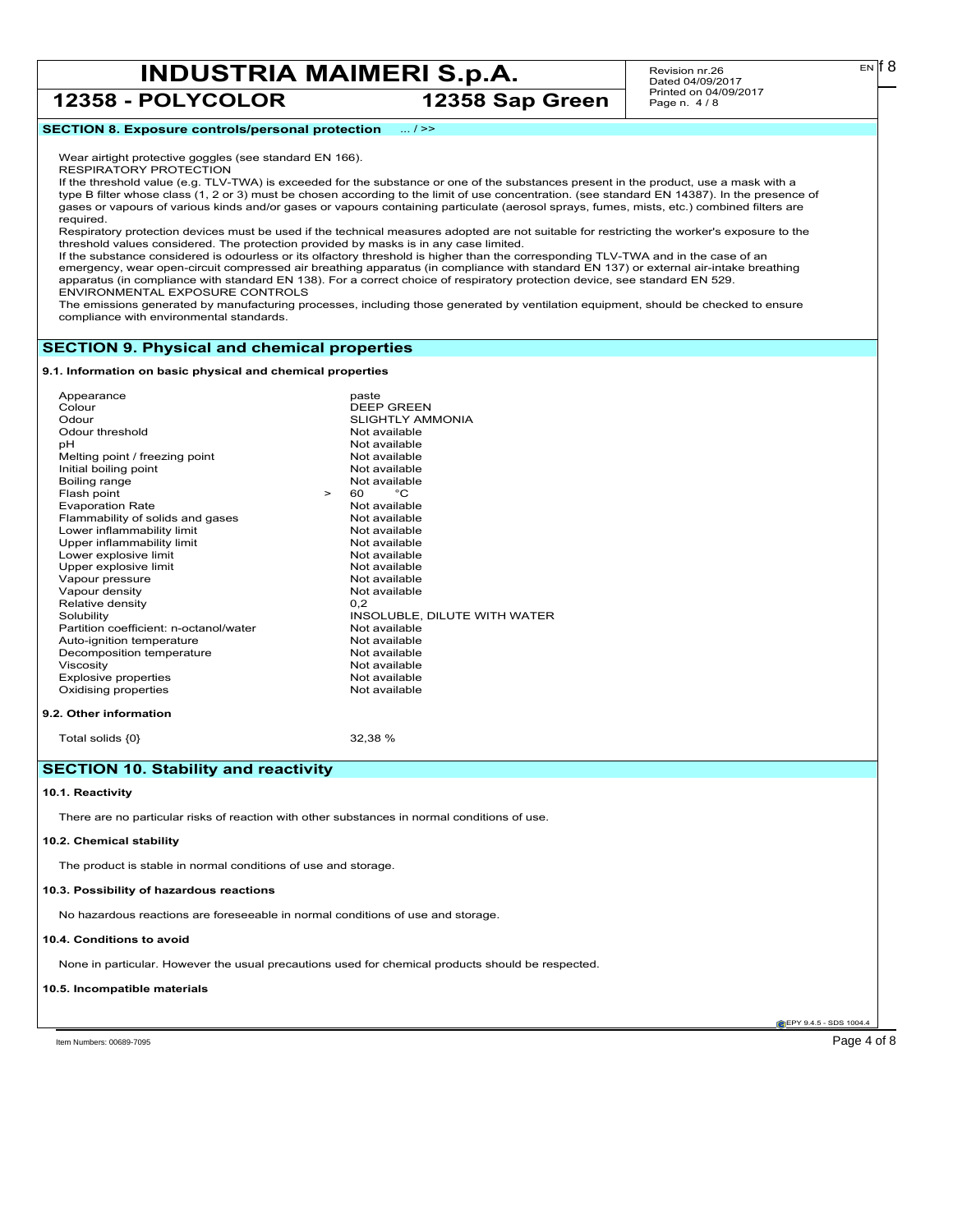**12358 - POLYCOLOR 12358 Sap Green**

#### Revision nr.26 Dated 04/09/2017 Printed on 04/09/2017 Page n. 5 / 8

**SECTION 10. Stability and reactivity** ... / >>

Information not available

## **10.6. Hazardous decomposition products**

Information not available

## **SECTION 11. Toxicological information**

In the absence of experimental data for the product itself, health hazards are evaluated according to the properties of the substances it contains, using the criteria specified in the applicable regulation for classification. It is therefore necessary to take into account the concentration of the individual hazardous substances indicated in section 3, to evaluate the toxicological effects of exposure to the product.

## **11.1. Information on toxicological effects**

Metabolism, toxicokinetics, mechanism of action and other information

Information not available

Information on likely routes of exposure

Information not available

Delayed and immediate effects as well as chronic effects from short and long-term exposure

Information not available

Interactive effects

Information not available

ACUTE TOXICITY

LC50 (Inhalation) of the mixture: Not classified (no significant component)<br>
LD50 (Oral) of the mixture: Not classified (no significant component) LD50 (Oral) of the mixture: Not classified (no significant component)<br>
LD50 (Dermal) of the mixture: Not classified (no significant component) Not classified (no significant component)

SKIN CORROSION / IRRITATION

Does not meet the classification criteria for this hazard class

SERIOUS EYE DAMAGE / IRRITATION

Does not meet the classification criteria for this hazard class

RESPIRATORY OR SKIN SENSITISATION

May produce an allergic reaction. Contains: 5-cloro-2-metil-2H-isotiazol-3-one [EC no. 247-500-7]; 2-metil-2H-isotiazol-3-one [EC no. 220-239-6] (3:1)

GERM CELL MUTAGENICITY

Does not meet the classification criteria for this hazard class

CARCINOGENICITY

Does not meet the classification criteria for this hazard class

REPRODUCTIVE TOXICITY

Does not meet the classification criteria for this hazard class

STOT - SINGLE EXPOSURE

Does not meet the classification criteria for this hazard class

STOT - REPEATED EXPOSURE

Item Numbers: 00689-7095 Page 5 of 8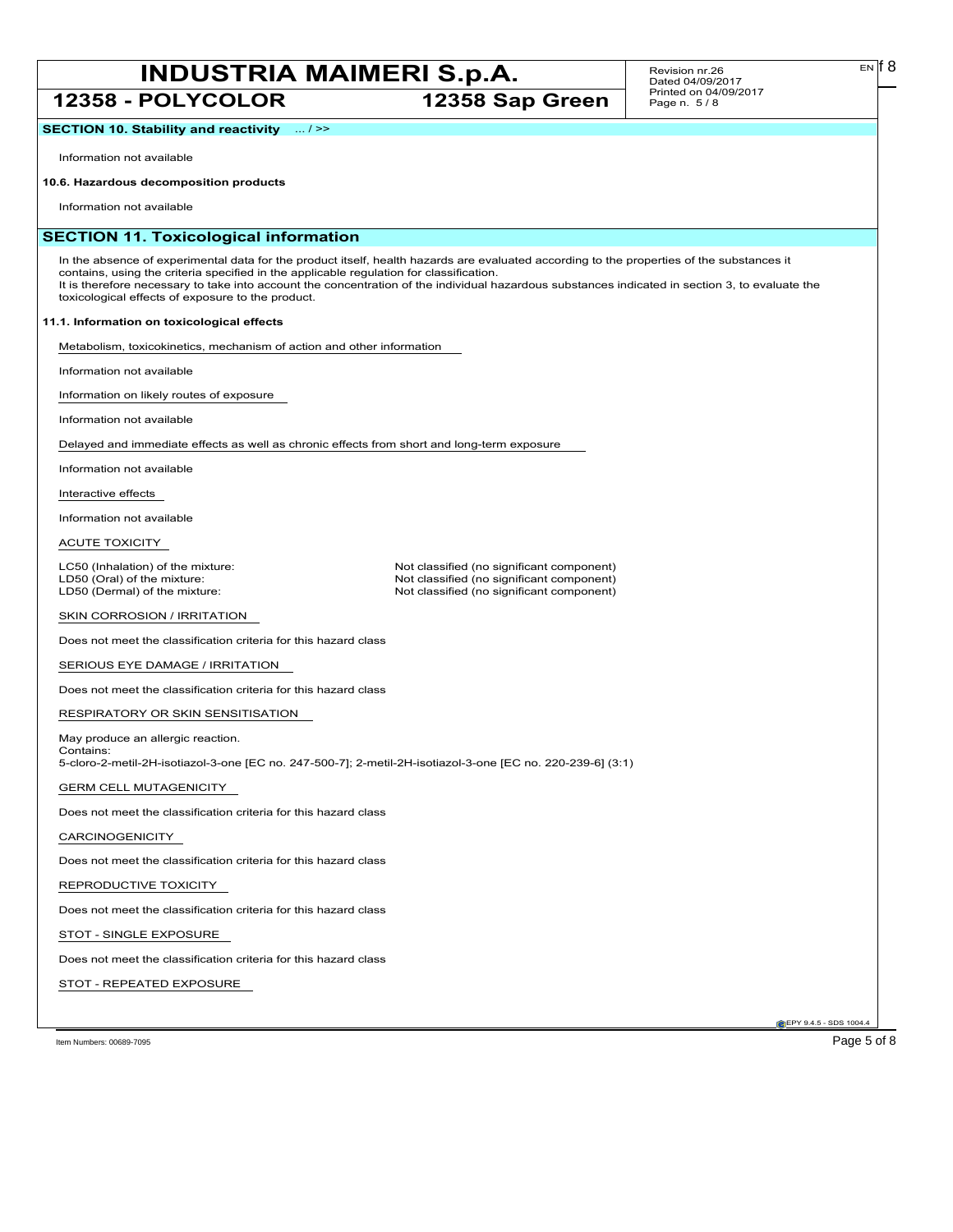## **12358 - POLYCOLOR 12358 Sap Green**

#### Revision nr.26 Dated 04/09/2017 Printed on 04/09/2017 Page n. 6 / 8

## **SECTION 11. Toxicological information** ... / >>

Does not meet the classification criteria for this hazard class

## ASPIRATION HAZARD

Does not meet the classification criteria for this hazard class

## **SECTION 12. Ecological information**

No specific data are available for this product. Handle it according to good working practices. Avoid littering. Do not contaminate soil and waterways. Inform the competent authorities, should the product reach waterways or contaminate soil or vegetation. Please take all the proper measures to reduce harmful effects on aquifers.

#### **12.1. Toxicity**

Information not available

#### **12.2. Persistence and degradability**

Information not available

### **12.3. Bioaccumulative potential**

Information not available

#### **12.4. Mobility in soil**

Information not available

### **12.5. Results of PBT and vPvB assessment**

On the basis of available data, the product does not contain any PBT or vPvB in percentage greater than 0,1%.

#### **12.6. Other adverse effects**

Information not available

## **SECTION 13. Disposal considerations**

#### **13.1. Waste treatment methods**

Reuse, when possible. Neat product residues should be considered special non-hazardous waste. Disposal must be performed through an authorised waste management firm, in compliance with national and local regulations. CONTAMINATED PACKAGING Contaminated packaging must be recovered or disposed of in compliance with national waste management regulations.

## **SECTION 14. Transport information**

The product is not dangerous under current provisions of the Code of International Carriage of Dangerous Goods by Road (ADR) and by Rail (RID), of the International Maritime Dangerous Goods Code (IMDG), and of the International Air Transport Association (IATA) regulations.

#### **14.1. UN number**

Not applicable

## **14.2. UN proper shipping name**

Not applicable

#### **14.3. Transport hazard class(es)**

Not applicable

### **14.4. Packing group**

Not applicable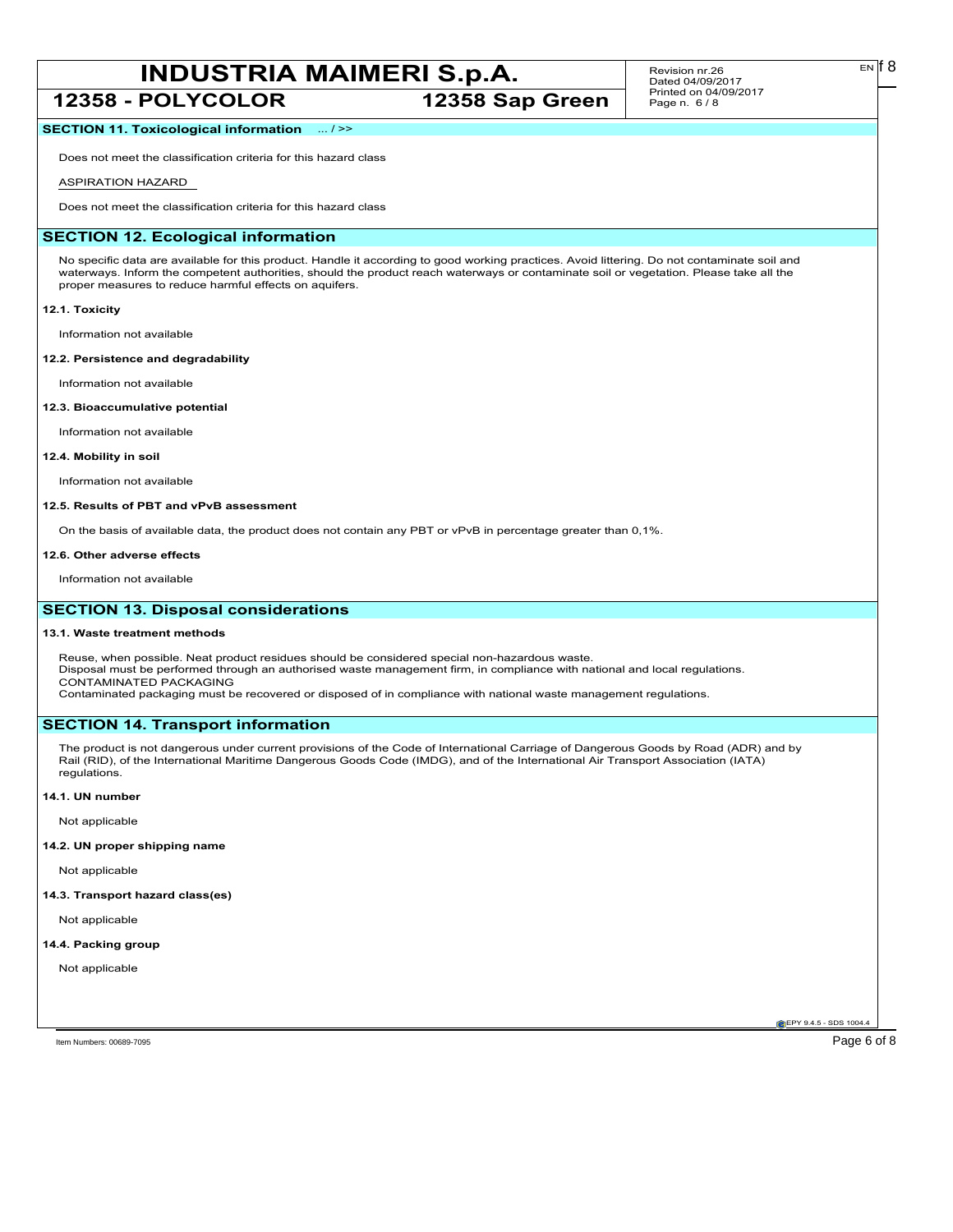**12358 - POLYCOLOR 12358 Sap Green**

**SECTION 14. Transport information** ... / >>

## **14.5. Environmental hazards**

Not applicable

## **14.6. Special precautions for user**

Not applicable

**14.7. Transport in bulk according to Annex II of Marpol and the IBC Code**

Information not relevant

## **SECTION 15. Regulatory information**

**15.1. Safety, health and environmental regulations/legislation specific for the substance or mixture**

Seveso Category - Directive 2012/18/EC: None

Restrictions relating to the product or contained substances pursuant to Annex XVII to EC Regulation 1907/2006 None

Substances in Candidate List (Art. 59 REACH) On the basis of available data, the product does not contain any SVHC in percentage greater than 0,1%.

Substances subject to authorisarion (Annex XIV REACH) **None** 

Substances subject to exportation reporting pursuant to (EC) Reg. 649/2012: **None** 

Substances subject to the Rotterdam Convention: **None** 

Substances subject to the Stockholm Convention: **None** 

Healthcare controls Information not available

### **15.2. Chemical safety assessment**

No chemical safety assessment has been processed for the mixture and the substances it contains.

## **SECTION 16. Other information**

Text of hazard (H) indications mentioned in section 2-3 of the sheet:

| Acute Tox. 3             | Acute toxicity, category 3                                         |
|--------------------------|--------------------------------------------------------------------|
| Skin Corr. 1B            | Skin corrosion, category 1B                                        |
| Skin Sens. 1             | Skin sensitization, category 1                                     |
| <b>Aquatic Acute 1</b>   | Hazardous to the aquatic environment, acute toxicity, category 1   |
| <b>Aquatic Chronic 1</b> | Hazardous to the aquatic environment, chronic toxicity, category 1 |
| H301                     | Toxic if swallowed.                                                |
| H311                     | Toxic in contact with skin.                                        |
| H331                     | Toxic if inhaled.                                                  |
| H314                     | Causes severe skin burns and eye damage.                           |
| H317                     | May cause an allergic skin reaction.                               |
| H400                     | Very toxic to aquatic life.                                        |
| H410                     | Very toxic to aquatic life with long lasting effects.              |
| <b>EUH210</b>            | Safety data sheet available on request.                            |

LEGEND:

- ADR: European Agreement concerning the carriage of Dangerous goods by Road

- CAS NUMBER: Chemical Abstract Service Number

- CE50: Effective concentration (required to induce a 50% effect)

- CE NUMBER: Identifier in ESIS (European archive of existing substances)
- CLP: EC Regulation 1272/2008
- DNEL: Derived No Effect Level

- EmS: Emergency Schedule